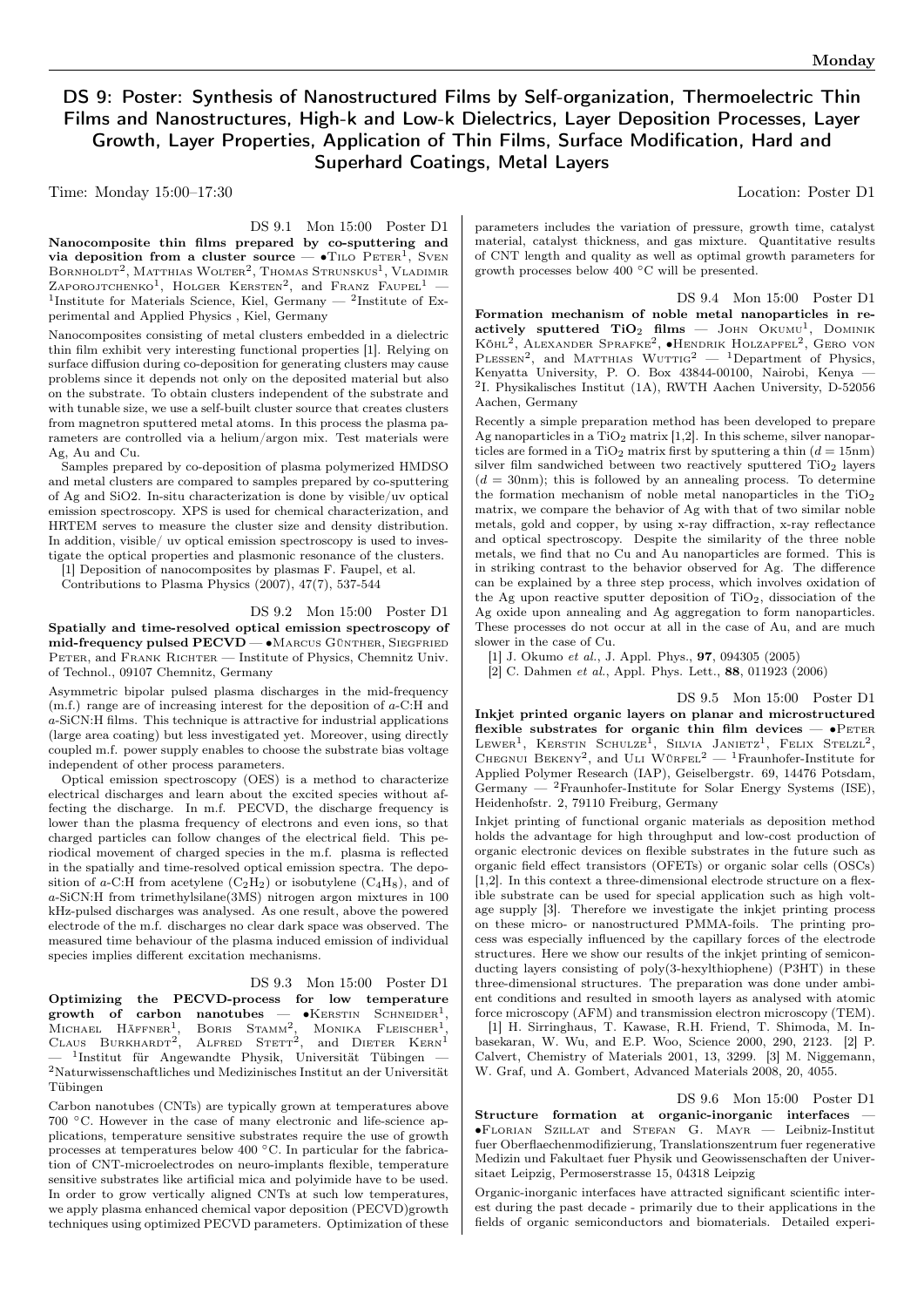mental and theoretical understanding - in particular of the inorganicorganic interaction - is still lacking. To address these aspects we employ polycarbonate thin films on metal alloy substrates, while our focus lies on structure formation during organic film deposition. Our metal alloy surfaces are prepared on thermally oxidized silicon wafers by electron beam evaporation, while polybisphenol A polycarbonate thin films are deposited afterwards by thermal evaporation. Structure formation is characterized primarily with atomic force microscopy and interpreted within the concept of stochastic rate equations for film growth in the presence of interfaces [1]. Based on these concepts, conclusions on the interface interactions are drawn.

[1] C. Vree and S.G. Mayr, Applied Physics Letters 94 (2009) 093110

DS 9.7 Mon 15:00 Poster D1

Condensation of silicon monoxide on Si(111) studied by infrared spectroscopy for different substrate temperatures — STEFFEN WETZEL, •MARKUS KLEVENZ, and ANNEMARIE PUCCI — Kirchhoff-Institut für Physik der Universität Heidelberg, INF 227, 69120 Heidelberg

The growth of thermally evaporated silicon monoxide (SiO) on a Si(111) surface was studied in situ by infrared spectroscopy under ultra-high vacuum conditions. Within the first stage of film growth a large shift of the main vibrational band from  $864 \text{ cm}^{-1}$  to the bulk value of 984  $\text{cm}^{-1}$  was observed (at 300K). This effect can be assigned to different Si-O bond lengths of Si-O-Si bridges nearby the Si surface in comparison to the bulk material and was successfully modelled with an  $\text{SiO}_x$  (0<x<1) interlayer. Measurements at various substrate temperatures also reveal a clear shift of the vibrational peak position; below 300 K to lower wave numbers with decreasing substrate temperature and above 300 K to higher wavenumbers with increasing substrate temperature, respectively. For higher temperatures disproportioning of SiO into Si and  $SiO<sub>2</sub>$  becomes important whereas for the very low temperatures only the bonding geometry should be important. Both effects will be discussed in detail.

### DS 9.8 Mon 15:00 Poster D1

Self-assembly of CF-polymer films on  $SiO<sub>2</sub>$  (001) from first**principles calculations** —  $\bullet$  Оliver Вöнм<sup>1,2</sup>, ROMAN LEITSMANN<sup>1</sup>, Philipp Plänitz<sup>1,2</sup>, Christian Radehaus<sup>1</sup>, Michael Schreiber<sup>2</sup>, and MATTHIAS SCHALLER<sup>3</sup>  $-$  <sup>1</sup>GWT-TUD GmbH, Material Calculations, Chemnitz, Germany — <sup>2</sup> Institut für Physik, Technische Universität Chemnitz, 09107 Chemnitz — <sup>3</sup>Globalfoundries Dresden Module Two GmbH & Co. KG, Germany

Polymeric materials with a low dielectric constant(low-k) are essential to the interlayer dielectrics used for the next-generation integrated circuits. However, along with the introduction of these materials a bunch of processing challenges appears. For example the contamination prevention of the material during wet and dry processing steps plays a key role in the fabrication process.

In this study we investigate the formation of thin CF-polymer films on ultra low-k (ULK) material surfaces during  $c-C_4F_8$  plasma etching. In particular we use density functional theory (DFT) to study the adsorption process of different CF-polymers on  $SiO<sub>2</sub>$  (001) surfaces, which serves as a prototypical ULK system. For different  $C_nF_{2n+x}$ molecules the most stable adsorption sides and geometries and their impact on the electronic structure will be discussed in detail.

## DS 9.9 Mon 15:00 Poster D1

Annealing of Silicon Nanopatterns — •MONIKA FRITZSCHE, Adrian Keller, Stefan Facsko, Kilian Lenz, and Jürgen Fass-BENDER — Institute of Ion Beam Physics and Material Research, Forschungszentrum Dresden-Rossendorf, 01314 Dresden, Germany

The morphology of surfaces strongly influences optical, electrical, and magnetic properties of thin films. By changing the morphology it is possible to tailor the material properties. Oblique low energy ion beam sputtering produces periodic ripple structures with periodicities in the nanometer range. During sputtering the region near to the surface gets amorphous and some metal is deposited on the surface, i.e. Cu from the sample holder. These ripple patterns can be used as templates. By using amorphous ripples only polycrystalline films can be grown. These films have an morphology induced dipolar anisotropy. In order to grow the films epitaxially the ripples have to be crystalline. Hence, this could induce an additional anisotropy in a magnetic overlayer. One possible route to achieve crystalline ripples is annealing. Therefore, the annealing temperature dependence was studied using STM. With increasing temperature the ripples vanish. They are not removed by a reduction of the amplitude, but by the creation of circular voids.

Inside these voids the surface exhibits few steps and is otherwise flat on an atomic scale. In the middle of the voids Cu clusters are found, which appear at steps. Inside the crystalline area of the voids the Si(111) "quasi  $5\times5$ " Cu surface is found. For larger temperatures the number and size of these voids increases until the ripples are removed from the whole surface.

DS 9.10 Mon 15:00 Poster D1 Multiscale nanostructuring of Si surfaces combining topdown and bottom-up techniques — ∙Bashkim Ziberi, Frank FROST, KLAUS ZIMMER, and BERND RAUSCHENBACH - Leibniz-Institut ür Oberflächenmodifizierung (IOM), Permoserstrasse 15, D-04318 Leipzig, Germany

Surface patterning is of tremendous importance in many technological fields with features sizes ranging from nanometers to millimeters. There are different patterning techniques that generally can be assigned to the top-down and bottom-up approaches. One bottom-up method for the generation of self-organized nanostructures is lowenergy ion beam erosion. However due to the stochasticity of the process there is a lack of large scale ordering of nanostructures and of positional control. Here results on self-organized nanostructuring of pre-patterned Si surfaces will be presented. The idea is to combine the top-down technique for pre-patterning of surfaces followed by the ion beam induced self-organization process. Due to the periodicity, shape and lateral ordering of pre-patterns an improved ordering, and an exact positional control of nanostructures is achieved. The method allows also for the formation of new structures and patterning of more complex surfaces like curved one or more difficult geometries are possible. The pre-patterned substrates are fabricated by various lithographic techniques in combination with etching techniques for structure transfer. Depending on the shape of the pre-patterned structure different results are obtained. Furthermore, using the imprint technique inverse pre-patterns (e. g. pits-holes) are used to study the self-organization process.

DS 9.11 Mon 15:00 Poster D1 Smoothening and patterning of Si surfaces produced by metal surfactant sputtering — •KUN ZHANG and HANS HOFSÄSS — II. Physikalisches Institut, Universität Göttingen, Friedrich-Hund-Platz 1, 37077 Göttingen

Surfactant sputtering provides a novel, versatile sputter technique utilizing the steady state coverage of a substrate surface with up to  $10^{16}$  $/cm<sup>2</sup>$  of foreign or self atoms simultaneously during sputter erosion by combined ion irradiation and atom deposition. Depending on the chemical relation of the materials between the substrate and the surfactant, nanocluster, nano-meter thin film or nano-compound can form on the substrate surface or be burred in the top layers of substrate, which strongly modify the substrate sputter yield on atomic to macroscopic length scales, and further more, produce different surface morphologies (smoothening or nano-pattern from dots to ripple). In this study, metal surfactants (such as Au, Ag, Pt, Ni, Fe and steel etc.) were used to produce ultra-smooth surface or different surface nano-pattern on silicon, specially at the incident angle near substrate normal direction, at which no nano-pattern would form in the absence of deposition of surfactant atoms, predicted by the Bradley-Harper theory and demonstrated by many experiments. Si(100) substrates were eroded using 5 keV Xe-ions at the fluence of up to  $10^{18}$  /cm<sup>2</sup> under continuous deposition of metal atoms from surfactant targets, which were sputtered simultaneously by the same ion-beam. The surface topography, the composition, and the microstructure of the nanocomposites have been analyzed via RBS, AFM and TEM.

DS 9.12 Mon 15:00 Poster D1 Electrodeposition of ZnO for dye-sensitized cells on corrosion-resistive metal wires — ∙Kerstin Strauch, Melanie RUDOLPH, THOMAS LOEWENSTEIN, and DERCK SCHLETTWEIN - Institute of Applied Physics, Justus-Liebig-University Giessen, Germany. email:schlettwein@uni-giessen.de

This work is part of an initiative to develop a textile-based photovoltaic cell using the concept of dye-sensitization. For this purpose porous ZnO is deposited by electrodeposition and subsequently sensitized by an organic dye. The porous sensitized semiconductor electrode has to satisfy two conditions: First the substrate material has to be conductive and inert with the iodine containing electrolyte. Secondly the deposition of porous zinc oxide on the conductive textile or wire has to be homogenous and continuous. In this work different metal wires which had proven to be stable in the redox electrolyte were used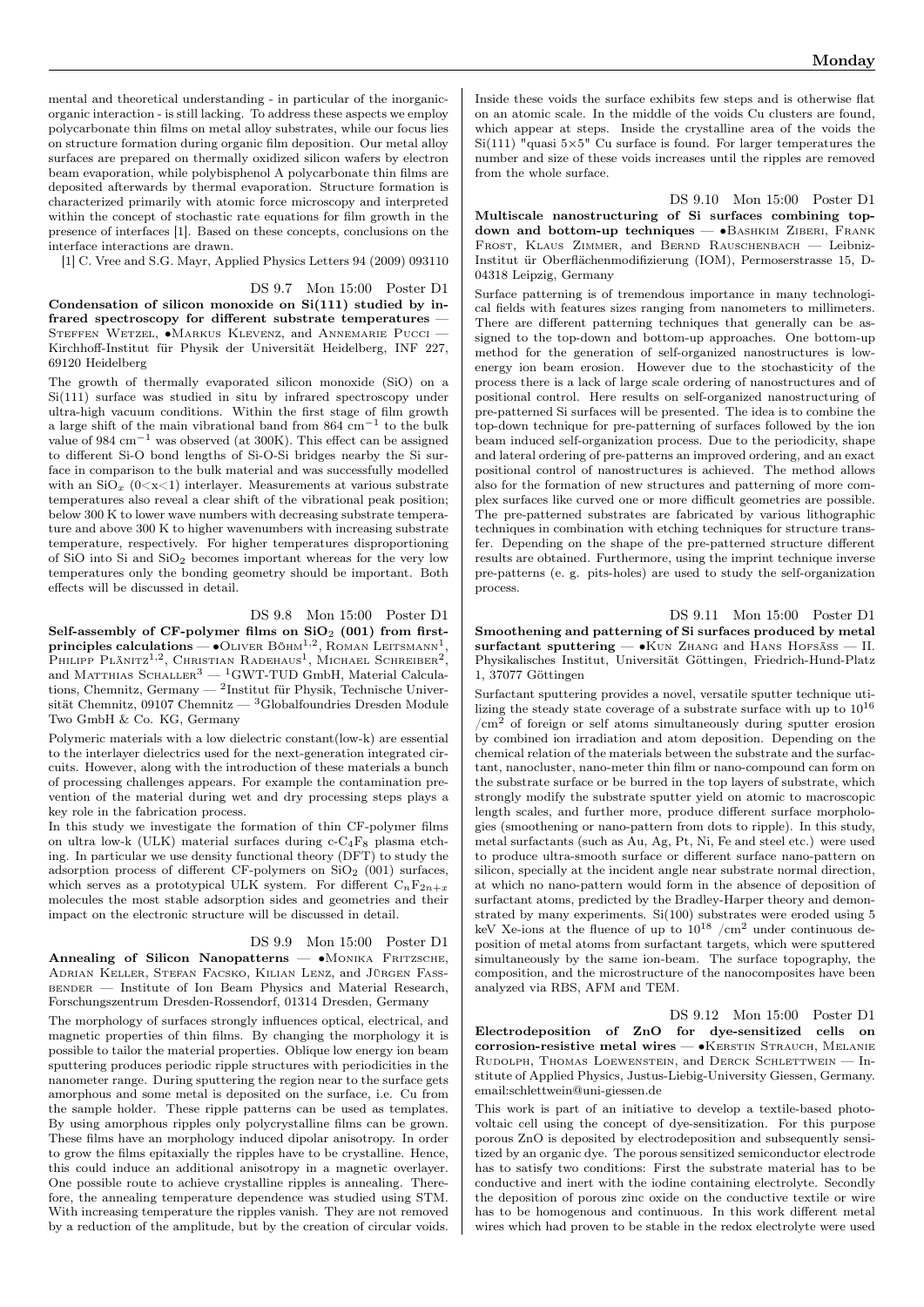as substrate electrodes. The conditions of electrodeposition were optimized for each of the metals. We either used a constant potential ("potentiostatic") mode in contact to an oxygen saturated  $ZnCl_2$  solution or a pulsed deposition using the reduction of nitrate in a  $Zn(NO<sub>3</sub>)<sub>2</sub>$ solution. The deposition process was monitored by the developed current under the given conditions. The obtained films were analyzed by confocal laser microscopy and scanning electron microscopy. The films were tested for their uptake of sensitizing dyes. The properties of the obtained electrodes in dye- sensitized solar cells will be discussed.

### DS 9.13 Mon 15:00 Poster D1

Texturing of ZnO films on glass for use as a light-scattering layer in micromorphous silicon thin film solar cells — ∙Kambulakwao Chakanga — EWE-Forschungszentrum für Energietechnologie e.V., Next-Energy, Oldenburg, Germany

Light Trapping is a profound tool for enhancing solar cell efficiency by increasing light absorption and decreasing reflection. Glass/TCO interfaces with textured TCO layers are commonly implemented in micromorph solar cells to scatter incident light and increase the optical path. However altering the morphology of the front contact TCO also affects the optical and electrical properties of the solar cell.

This master thesis aims to analyse this relationship between the texture and the optoelectronic properties in ZnO:Al. ZnO:Al has been chosen because it is frequently argued as being more beneficial in comparison to commercially available TCOs. The commercially available ASAHI-U-type SnO2:F is analysed as a reference.

The different surface textures are obtained by wet chemical etching with different acids in different concentrations, at different etching periods. Subsequently the morphology is investigated by atomic force microscopy. The optical properties are measured by spectrometry. The haze factor is determined as a descriptive scatter parameter. Finally the electrical properties are measured with a Four-Point-Probe.

#### DS 9.14 Mon 15:00 Poster D1

Proton Beam Writing — • MARTINA SCHULTE-BORCHERS, ULRICH VETTER, and HANS HOFSÄSS — II. Physikalisches Institut, Georg-August-Universität Göttingen, Friedrich-Hund-Platz 1, D-37077 Göttingen, Germany

Proton Beam Writing (PBW) is a direct-write lithography process for microfabrication of two- or three-dimensional structures. It can be used to manufacture microfluidic channels, wave guides, biosensors and other devices. Due to the maskless writing technique and the high spatial resolution obtained by the usage of protons, this method allows for the fabrication of structures with high aspect ratio and small structure width. This makes PBW preferable to other lithographic techniques like electron beam- or photolithography. We will describe the newly installed PBW system at the Goettingen 3MV Pelletron accelerator and discuss its technical characteristics together with first proton beam written structures.

#### DS 9.15 Mon 15:00 Poster D1

Correlation between Ion Bombardment, Lattice Expansion and Nitrogen Content After Nitriding of Austenitic Stainless Steel — ∙Darina Manova, Jürgen W. Gerlach, Stephan Mändl, and HORST NEUMANN - Leibniz-Institut für Oberflächenmodifizierung, 04318 Leipzig, Germany

Broadbeam low energy ion implantation is a versatile method for nitrogen insertion in transition metals containing alloys like austenitic stainless steel. The process is characterized by an anomalous high diffusivity leading to nitrogen enriched layers of up to several micrometers thickness coupled with an anisotropic lattice expansion of up to 12%. By using a radiation heater in addition to ion beam heating to maintain the process temperature between 350 and 450 <sup>∘</sup>C, controlled continuously by pyrometer, and an electronic nitrogen ion beam switch, a reduced nitrogen ion flux was realised. As a result, the XRD peak widths of the resulting expanded austenite were reduced from about 2<sup>∘</sup> to 0.7 \* 0.9∘, while a strong nitrogen concentration gradient was still observed within the first micrometers. Thus, the initial broadening is less related with a range of different nitrogen concentration dependent lattice expansions through the layer. At the same time, no linear correlation between the lattice expansion and the nitrogen content was observed, invalidating the use of Vegard\*s law to estimate the nitrogen content from the lattice expansion.

DS 9.16 Mon 15:00 Poster D1 XPS Analysis of Phase Formation after Nitrogen Insertion in CoCr and FeCrNi Alloys —  $\bullet$ JOHANNA LUTZ<sup>1,2</sup>, JÜRGEN W.

GERLACH<sup>1</sup>, and STEPHAN  $M$ ÄNDL<sup>1</sup> — <sup>1</sup>Leibniz Institute of Surface Modification, Leipzig, Germany — <sup>2</sup>Translational Centre for Regenerative Medicine, University of Leipzig, Germany

Plasma immersion ion implantation for inserting nitrogen in transition metals like CoCr alloys or FeCrNi alloys is characterized by near surface ion implantation and a subsequently anomalous high diffusivity leading to nitrogen enriched layers up to several micrometers. At the same time, a lattice expansion of the original fcc structure by 5 to 10% is observed. Preferential trapping with the formation of Cr-N bonds inside the austenitic structure is acclaimed to explain the anomalous concentration profiles at lower temperatures, while beyond 450 <sup>∘</sup>C a transition from the expanded austenite towards CrN precipitates occurs.

In this presentation, photo electron spectra (XPS) are investigated after nitrogen PIII in face-centred-cubic CoCr and FeCrNi alloys in the temperature range from 230 - 580 <sup>∘</sup>C. The process was carried out at pulse voltages of -10 kV, a base pressure of 0.5 Pa and process time of two hours. For FeCrNi alloys, evidence of the nitrogen insertion is only found for the Cr2p peak, however independent of the process temperature, with no changes in the Fe2p and Ni2p core level spectra. For CoCr alloys, despite similar nitrogen concentrations of 30 to 35 at.%, no variation in either Co2p, Cr2p, Fe2p or Ni2p spectra was observed.

#### DS 9.17 Mon 15:00 Poster D1

Electrical properties of phase change materials along the pseudo binary line between GeTe and SnTe analysed with temperature dependent Hall effect measurements — ∙Felix Lange, Hanno Volker, Carl Schlockermann, Jenni Karvonen, and MATTHIAS WUTTIG — RWTH Aachen University, I. Physikalisches Institut (IA), 52056 Aachen, Germany

Phase change materials are a class of materials that can be reversibly switched between an amorphous and a crystalline state. These two states exhibit characteristic differences in their physical properties such as the reflectivity and the electrical resistivity. By assigning these two states to the binary values 1 and 0 one can store information as already realized in optical data storage media like CD±RW and DVD±RW. The electrical induced switching within nanoseconds [1] makes PC- materials also interesting for non-volatile RAM applications. It is obvious that a comprehensive understanding of the electrical transport properties is crucial in order to match the low power requirements of the device. Therefore we have investigated electrical properties along the pseudo binary line between GeTe and SnTe by temperature dependent Hall effect measurements.

[1] G. Bruns et al. (2009). App. Phys. Lett. 95, 043108

DS 9.18 Mon 15:00 Poster D1 Field effect in GeTe thin films — • HANNO VOLKER, CARL SCHLOCKERMANN, DANIEL KREBS, JÖRN RIEDEL, and MATTHIAS WUTTIG — RWTH Aachen University, I. Physikalisches Institut (IA), 52056 Aachen, Germany

Phase change memory is a promising candidate to replace common memory technologies such as Flash and DRAM due to its fast switching and excellent scaling perspectives. To improve memory density even further, it was proposed to combine the switchable resistor and the cell selection transistor in a single device. Current control by applying gate voltages has been demonstrated in the works of Yin et al. for Ge2Sb2Te5 [1].

Recently, switching within a few nanoseconds has been demonstrated on a different material, GeTe [2]. We therefore studied the field effect in thin films of amorphous GeTe. Dedicated transistor devices were prepared, and the transfer characteristics of these devices were measured as a function of temperature and film thickness. Furthermore, time-dependent behavior was observed and analyzed.

[1] Y. Yin et al. (2006). Japan. J. Appl. Phys. 45, 3238 [2] G. Bruns et al. (2009). App. Phys. Lett. 95, 043108

DS 9.19 Mon 15:00 Poster D1 Investigation of the electrical properties of lithographically structured gold wires — • KATHRIN KRÜGER, PETER JOST, CARL Schlockermann, Philipp Merkelbach, Karl Simon Siegert, and Matthias Wuttig — RWTH Aachen University, I. Physikalisches Institut (IA), 52056 Aachen, Germany

Ongoing miniaturization in electrical devices focuses the attention on thin film effects. Over the last decade, lithographic structures became continuously smaller. Thus, new demands are placed on the interconnects, which are realized by thin and small wires.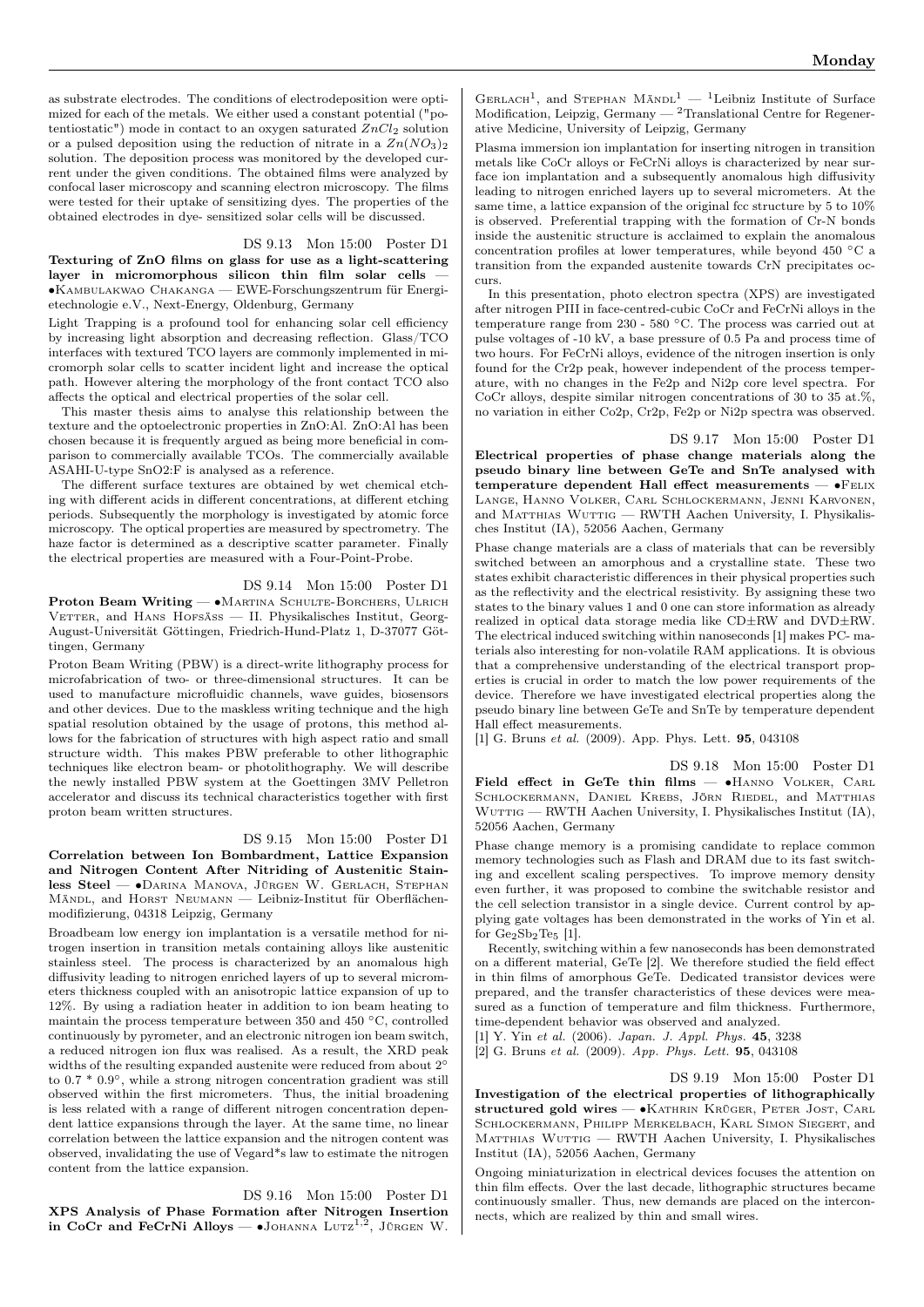Because of its high conductivity and thermal stability at temperatures around room temperature, gold is an important candidate as contacting material. Gold wires are often applied to the substrate by evaporation, whereas glass or silicon is often used as substrate material. To obtain a better adhesion of the gold on glass substrates, a chromium adhesion layer can be used.

Therefore, for many measurements it is important to know the electrical properties of gold. However, it is not clear whether the electrical properties, such as the specific resistance and its temperature coefficient, are still close to bulk properties at small feature sizes. Thus, in this study the dependencies of the specific resistance and its temperature coefficient of lithographically structured and thermally evaporated gold wires on thickness and width are investigated. Also, it is studied how a chromium adhesion layer affects these electrical properties.

DS 9.20 Mon 15:00 Poster D1

The influence of Sb clusters on electrical characteristics in organic-semiconductor structures —  $\bullet$ Markus Arnold<sup>1</sup>, YUE HUANG<sup>2</sup>, AXEL FECHNER<sup>1</sup>, and DIETRICH R. T. ZAHN<sup>1</sup> – <sup>1</sup>Chemnitz University of Technology, Semiconductor Physics, 09107 Chemnitz, Germany  $-$  <sup>2</sup>Fudan University, Department of Microelectronics, Shanghai 200433, China

Electrical characterization using capacitance-voltage (CV) and charge transient spectroscopy (QTS) of Al/copper phthalocyanine (CuPc)/Si structures are presented. The CuPc layer was modified by the incorporation of Sb clusters. In this case the CV-measurements reveal some hysteresis in contrast to structures without Sb. This is assigned to a charge trapping in the Sb clusters. In order to analyze this in detail QTS is applied.

QTS originally developed by Kirov et al. [1] is an electrical measurement technique related to deep-level transient spectroscopy (DLTS) developed by Lang et al. [2]. Using QTS it is possible to measure charge reloading processes even in the absence of a depletion region as a function of time and temperature with different pulse voltages and widths. As a result, one can determine the energetic position, the capture cross section, and the density of the electrically active traps.

[1] K. I. Kirov, K.B. Radev, Phys. Stat. Sol. (a) 63 (1981) 711 [2] D. V. Lang, J. Appl. Phys. 45 (1974) 3023

DS 9.21 Mon 15:00 Poster D1 Surface Enhanced Raman Effect of Silver Nanoparticle Covered Substrates Prepared by Nanosphere Lithogra- ${\bf phy}\;$  — •Міснаеl Ludemann<sup>1</sup>, Philipp Schäfer<sup>1</sup>, Christoph BROMBACHER<sup>2</sup>, OVIDIU GORDAN<sup>1</sup>, MANFRED ALBRECHT<sup>2</sup>, and DIET-RICH R. T. ZAHN<sup>1</sup> — <sup>1</sup>Semiconductor Physics, Chemnitz University of Technology — <sup>2</sup>Surface and Interface Physics, Chemnitz University of Technology

Weak Raman signals can be strongly enhanced using the so called surface enhanced Raman scattering (SERS) effect employing e.g. nanostructured metal surfaces. In order to get a deeper understanding of the enhancement mechanisms, silver nanoparticles of well defined shape and size prepared by nanosphere lithography were applied instead of randomly roughened silver films. The dependence of SERS spectra of copper phthalocyanine (CuPc) on the film thickness is discussed. For this purpose monitoring of the Raman signal during deposition of the organic film was performed in situ.

DS 9.22 Mon 15:00 Poster D1 Electrical Resistivity and Hydrogen Solubility of PdHc Thin Films — ∙Stefan Wagner and Astrid Pundt — IMP, Uni Göttingen, Friedrich-Hund-Platz 1, 37077 Göttingen

Resistivity measurements are a commonly applied operator for the determination of pressure-concentration-isotherms in metal-hydrogen systems. Lee et al. [1] report on an anomalous reduction of the hydrogen induced resistivity change in PdHc thin films during hydrogen loading. Thermodynamic properties of thin films, respectivey, have been shown to be strongly interfered by microstructural and mechanical stress, appearing from thin film proprties such as nanostructure, clamping to a rigid substrate, related biaxial stress, the formation of microstructural defects and buckling. Therefore the question appears, whether there is a direct stress impact on the resistivity in PdHc thin films as well. Here we show [2] that the reduced resistivity response of PdHc thin films can mainly be attributed to a stress dependent reduction of the hydrogen solubility.

[1] Lee, M., Glosser, R.: Z. Phys. Chem., Neue Folge 147 (1986) 27. [2] Wagner, S., Pundt, A.: Acta Materialia (2009), doi:10.1016/j.actamat.2009.10.045

DS 9.23 Mon 15:00 Poster D1 Conducting ion track in tetrahedral amorphous carbon  $\text{films} \longrightarrow \bullet$ Hans-Gregor Gehrke<sup>1</sup>, Anne-Katrin Nix<sup>1</sup>, Johann<br>Krauser<sup>2</sup>, Christina Trautmann<sup>3</sup>, Alois Weidinger<sup>4</sup>, and Hans  $H$ OFSÄSS<sup>1</sup> — <sup>1</sup>II. Physikalisches Institut, Universität Göttingen, Germany — <sup>2</sup>Hochschule Harz, Wernigerode, Germany — <sup>3</sup>Gesellschaft

für Schwerionenforschung, Darmstadt, Germany — <sup>4</sup>Hahn-Meitner-Institut, Berlin, Germany Swift heavy ions passing through insulating tetrahedral amorphous carbon (ta-C) films leave conducting tracks along their path. The huge energy loss of over 40 keV/nm of each ion transforms the ta-C with  $80\%$  sp<sup>3</sup> bonds into a graphite-like sp<sup>2</sup>-rich phase creating nanosized filaments with a diameter of about 8 nm. The film thickness may vary from a few nanometers to micrometers allowing a vast range of aspect ratios. In addition, it is possible to interrupt the filaments with thin insulating layers which do not alter their conductivity during the irradiation process. This technique, allows the creation of embedded electrical quantum dot structures with dimensions in the nanometer regime. The dimensions are sufficiently small to achieve coulomb blockade effects even at room temperature. We analyzed the conduction of ion tracks and dot structures with different insulator thicknesses electrically on filament ensembles by macroscopic contact pads and single tracks measurements by AFM probing with a conducting tip.

DS 9.24 Mon 15:00 Poster D1 A novel setup for thermopower measurements on thin films — ∙Peter Jost, Carl Schlockermann, and Matthias Wuttig — RWTH Aachen University, I. Physikalisches Institut, 52056 Aachen, Germany

Thermopower measurements are a common mean to gain insight into the electrical transport phenomena of metals and semiconductors. The typical method relies on making electrical contacts to the sample with two thermocouples. By measuring the voltages between the legs of the two thermocouples the temperature difference between the thermocouples' junctions and the thermoelectric voltage drop on the surface of the sample can be obtained. However, this technique is limited to moderate resistive samples as the measurement amplifiers have to meet the conflicting requirements of the low resistive thermocouples and the high resistive samples at the same time.

We have developed a novel setup that allows thermopower measurements on high resistive thin film samples. By setting the temperatures of both ends of the substrate to the temperatures of the underling copper blocks electrical contacts and temperature measurement can be decoupled. Thus, the amplifiers can be matched purely to the impedance of the sample. Furthermore this technique allows the deposition of an electrically isolating capping layer on top of the film of interest.

In this work we explain our setup and show the advantages and limitations of our method.

DS 9.25 Mon 15:00 Poster D1 Electrical and thermal conductivity of individual cylindric nickel nanowires — •JOHANNES KIMLING and KORNELIUS NIELSCH — Institute of Applied Physics, University of Hamburg, Jungiusstr. 11, 20355 Hamburg

Thermoelectric nanowires (NWs) are predicted to exhibit a higher figure of merit ZT than the according bulk materials. In order to investigate the underlying physical mechanisms, measurements on individual NWs have to be realized. However due to the small length scales, electrical and thermal measurements in particular are challenging. Here, we report on measurements of the electrical and thermal conductivity of individual cylindric Ni NWs by means of 4-point measurements and by using the "3-omega self-heating" method, respectively.

Cylindric NWs of diameters between 20 nm and 400 nm are synthesized by potentiostatic electrodeposition of Ni in highly ordered alumina membranes. Before electrodeposition the pore channels of the templates were coated with silicon dioxide by means of atomic layer deposition. The silicon dioxide layer remains as a shell stabilizing the NWs after dissolution from the template.

For contact definition we use photolithography. Low contact resistances are achieved by controlled sputter etching to remove the oxide layer directly before the metallization of the electrodes. First results of a Ni NW with a radius of 180 nm show that the thermal conductivity and the Lorenz number are well below the bulk values.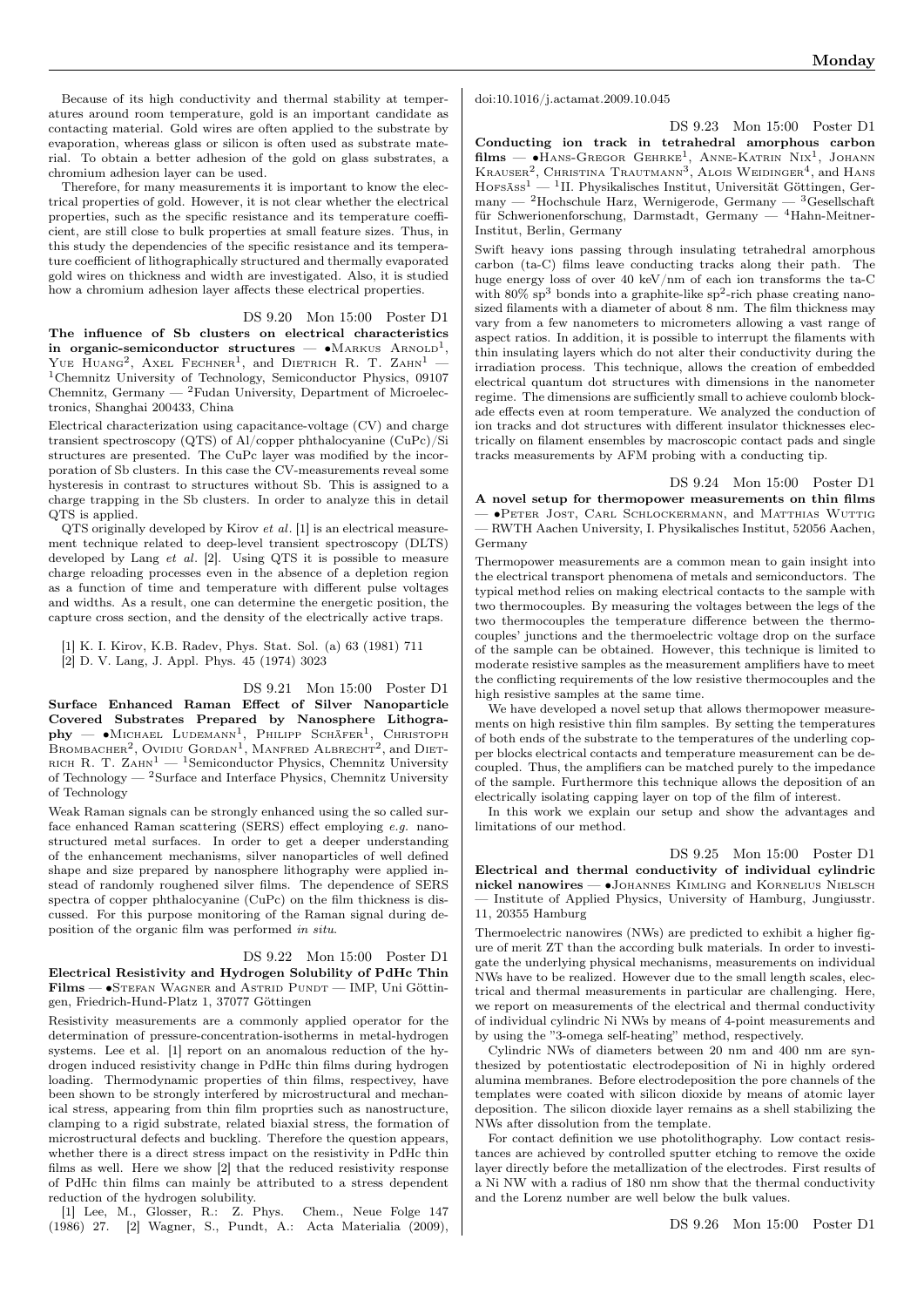Thermal characterization of  $\text{ZnS:SiO}_2$  — • KARL SIMON SIEGERT, Carl Schlockermann, Philipp Merkelbach, Hanno Volker, and MATTHIAS WUTTIG — RWTH Aachen University, I. Physikalisches Institut (IA), 52056 Aachen, Germany

Phase change materials such as  $Ge_2Sb_2Te_5$  or GeTe offer unique physical characteristics. Their strong changes in optical and electrical properties during their amorphous-crystalline phase transitions make them especially interesting for data storage applications [1]. The large contrast in reflectance between the amorphous and the fcc-phase of  $Ge_2Sb_2Te_5$  is already technologically exploited in rewritable optical storage discs. As the switching between the amorphous and the crystalline state is induced by temperature, thermal characterization of the phase change material and all other surrounding materials is needed for further improvement of data storage devices. This work focuses on thin films of  $ZnS:SiO<sub>2</sub>$ , a material, which is used for protective layers on top of the active phase change layer in optical storage media. We have created several samples of different thicknesses by sputter deposition and characterized them using AFM and XRR. Small gold wires were created on top of the sample by photo-lithography and were used to measure the cross-plane thermal conductivity with an AC-measurement technique.

[1] Wuttig et al. Nat. Mat. 6, 824 - 832 (2007)

#### DS 9.27 Mon 15:00 Poster D1

Optical analysis of  $\text{ZnS:SiO}_2$  used as a Capping layer for phase change alloys — ∙Stephanie Grothe, Peter Jost, Michael Woda, Jenni Karvonen, and Matthias Wuttig — RWTH Aachen University, I. Physikalisches Institut (IA), 52056 Aachen, Germany

Phase change materials which can be switched rapidly between the amorphous and the crystalline phase are a promising candidate for new memory devices. These materials can be identified by a strong contrast in the optical dielectric constant between both phases which is due to resonant bonding [1]. As the optical dielectric constant can be evaluated from the dielectric function it is of great importance to measure the dielectric function with high accuracy.

However, an exact investigation of the dielectric constant is impeded by ageing effects which occur in the alloys after sputtering. First, we explored the dielectric function of  $Ge<sub>1</sub>Sp<sub>2</sub>Te<sub>4</sub>$  by infrared spectroscopy and spectroscopic ellipsometry and analysed the effect of ageing on the optical spectra.

Then, we investigate how these ageing effects can be prevented by the use of a suitable capping layer. We found out that a thin layer of  $\text{ZnS:SiO}_2$  sputtered on top of the phase change material prevents ageing to a large extend. Additionally, after taking the  $ZnS:SiO<sub>2</sub>$  surface layer into account we can still investigate the optical properties of phase change materials which are capped by ZnS:SiO2. [1] Shportko, K. et al., Nature Mater. 7, 653-658 (2008).

#### DS 9.28 Mon 15:00 Poster D1

Sb doped SnO2: attractive alternative TCO material for ITO — ∙Janika Boltz, Dominik Koehl, and Matthias Wuttig — I. Physikalisches Institut (IA) RWTH Aachen 52056 Aachen Germany

Transparent Conducting Oxides (TCO) are widely employed in applications such as displays, solar cells or architectural glazing. Most commonly used materials today are based on Indium Tin Oxide (ITO). Limited amounts of explorable Indium will soon lead to a shortage of ITO, thus alternatives based on other materials are needed. Sb-doped SnO2 films possess a high optical transparency and good electrical conduction, which makes them attractive for TCO applications. In order to deposit suitable films on large area substrates we have explored the properties of Sb-doped SnO2 thin films that have been prepared by reactive dc magnetron sputtering from a metallic target at room temperature. The films were subsequently analysed regarding their optical, electrical and structural properties. Our results show that there is only a narrow process window for the sputter deposition of transparent and conducting tin oxide films at room temperature. A sharp minimum in resistivity is observed at an oxygen content of approximately 17 % in the sputtering gas. Under these deposition conditions, the SnO2:Sb films turn out to be highly transparent and crystalline.

#### DS 9.29 Mon 15:00 Poster D1

Spectroscopic Characterisation of Amorphous Silicon Thin  $\textbf{Films} \textcolor{black}{-\bullet}\textcolor{black}{\textsf{PHILIPP}}\text{Schäfer}^1,\text{Frank Nobis}^2,\text{HARTMUT KUPFER}^2,$ FRANK RICHTER<sup>2</sup>, and DIETRICH R. T. ZAHN<sup>1</sup>  $-$  <sup>1</sup>Semiconductor Physics, Chemnitz University of Technology — <sup>2</sup>Solid State Physics, Chemnitz University of Technology

Amorphous Silicon (a-Si) and especially hydrogenated amorphous silicon is widely used in photovoltaic applications. Despite its lower total efficiency compared to crystalline silicon, a-Si has the advantage of cheaper and easier proccessing. It can be deposited at low temperatures, it is mechanically flexible, and it provides technically relevant films already at sub-micrometre film thicknesses. However, an elaborated understanding of the film properties is required in order to improve the preparation parameters.

In this work d.c.-pulsed magnetron sputtered a-Si films are probed with various spectroscopic techniques. Thus, a comprehensive picture of their properties is achieved: Raman spectroscopy provides access to the morphological aspects of the film. One can distinguish between microcrystalline, crystalline, and amorphous films. Furthermore, it allows a detailed morphological characterisation of amorphous film in terms of the spread in mean bond angle  $\Delta\theta$  to be obtained. Fourier transform infrared spectroscopy, on the other hand, reveals the concentration of hydrogen. Variable angle spectroscopic ellipsometry is applied and the complex dielectric function  $\varepsilon(\nu)$  of the a-Si layer is evaluated using a Tauc-Lorentz model. A detailed comparison of a-Si layers prepared under various sputtering conditions is provided.

DS 9.30 Mon 15:00 Poster D1 The optical properties of boron carbide near boron K-edge inside periodical multilayers — • DMITRIY KSENZOV, CHRISTOPH SCHLEMPER, and ULLRICH PIETSCH — University of Siegen, Walter-Flex Str. 3, 57068, Siegen, Germany

Multilayer mirrors made for the use in the wavelength range near Kedge of boron (~188eV) are of great interest for X-ray fluorescence analysis of boron content in doped semiconductors, plasma diagnostics, astronomy and lithography. Moreover, multilayer mirrors composed by a metal and a low Z element like boron are used as optical elements in both the soft x-ray spectral range as well as at higher photon energies on 3rd generation synchrotron beamlines.

Using an energy-resolved photon-in-photon-out method we reconstructed the optical data from energy dependence of both integrated peak intensity and FWHM of the 1st order ML Bragg peak measured at the UHV triple axis soft-x-ray reflectometer at BESSY II. The experiments clearly demonstrate that the peak shape of the ML Bragg peak is most sensitive to any kind of electronic excitation and recombination in solid.

The soft-ray reflectivity can give detailed information for MLs with thickness up to several tens of nanometers. In addition, measurements close to a resonance edge probe the chemical state of the respective constituent accompanied with a high sensitivity of changes close to the sample surface.

DS 9.31 Mon 15:00 Poster D1 Spectroscopic Ellipsometry Investigation of Ultrathin  $Nb<sub>2</sub>O<sub>5</sub>$ and  $Nb_2O_5/Al_2O_3$  Layers — MARION FRIEDRICH<sup>1</sup>, YUE HUANG<sup>2</sup>, YAN Xu<sup>2</sup>, SHI-JIN DING<sup>2</sup>, LI DING<sup>1</sup>, OVIDIU GORDAN<sup>1</sup>, and <br>• DIETRICH R. T. ZAHN<sup>1</sup> — <sup>1</sup>Semiconductor Physics, Chemnitz University of Technology, D-09107 Chemnitz, Germany — <sup>2</sup>State Key Laboratory of ASIC and System, Department of Microelectronics, Fudan University, Shanghai 200433, China

Since amorphous  $Nb<sub>2</sub>O<sub>5</sub>$  films have unique properties, they are widely used as optical interference filters,  $O_2$  sensors and electrochromic material. Also, there is considerable interest in using it as a high permittivity dielectric to replace gate insulators and integrated capacitors. The high k/low k combination of  $Nb<sub>2</sub>O<sub>5</sub>/Al<sub>2</sub>O<sub>3</sub>$  is a good candidate to implement the "VARIOT" concept in nonvolatile memory devices. Single  $Nb_2O_5$  layers and  $Nb_2O_5/Al_2O_3$  double layers on silicon were characterised by variable angle spectroscopic ellipsometry in the spectral range from 0.74 eV to 5 eV and by means of vacuum ultraviolet ellipsometry up to 9.8 eV at 67.5 <sup>∘</sup> angle of incidence at the synchrotron source BESSY. For the  $Nb<sub>2</sub>O<sub>5</sub>$  layers the thickness and optical constants were determined. Furthermore, the influence of annealing on the optical properties and the band gap was investigated.

All samples were prepared by atomic layer deposition on HF cleaned silicon substrates at 300°C. The precursors for  $Nb<sub>2</sub>O<sub>5</sub>$  and  $Al<sub>2</sub>O<sub>3</sub>$  are  $Nb(OEt)$ <sub>5</sub> and  $Al(CH_3)$ <sub>3</sub>, together with  $H_2O$ , respectively. The base pressure was  $2.3 \times 10^2$  Pa. Post-deposition annealing was performed in N<sup>2</sup> ambient for 30 seconds at temperatures between 500∘C and 800∘C.

DS 9.32 Mon 15:00 Poster D1 Vibrational Modes of thin Silicon Membranes — ∙Reimar WAITZ<sup>1</sup>, OLIVIER SCHECKER<sup>1,2</sup>, and ELKE SCHEER<sup>1</sup> - <sup>1</sup>Universität Konstanz, Germany — <sup>2</sup>jetzt Robert Bosch GmBH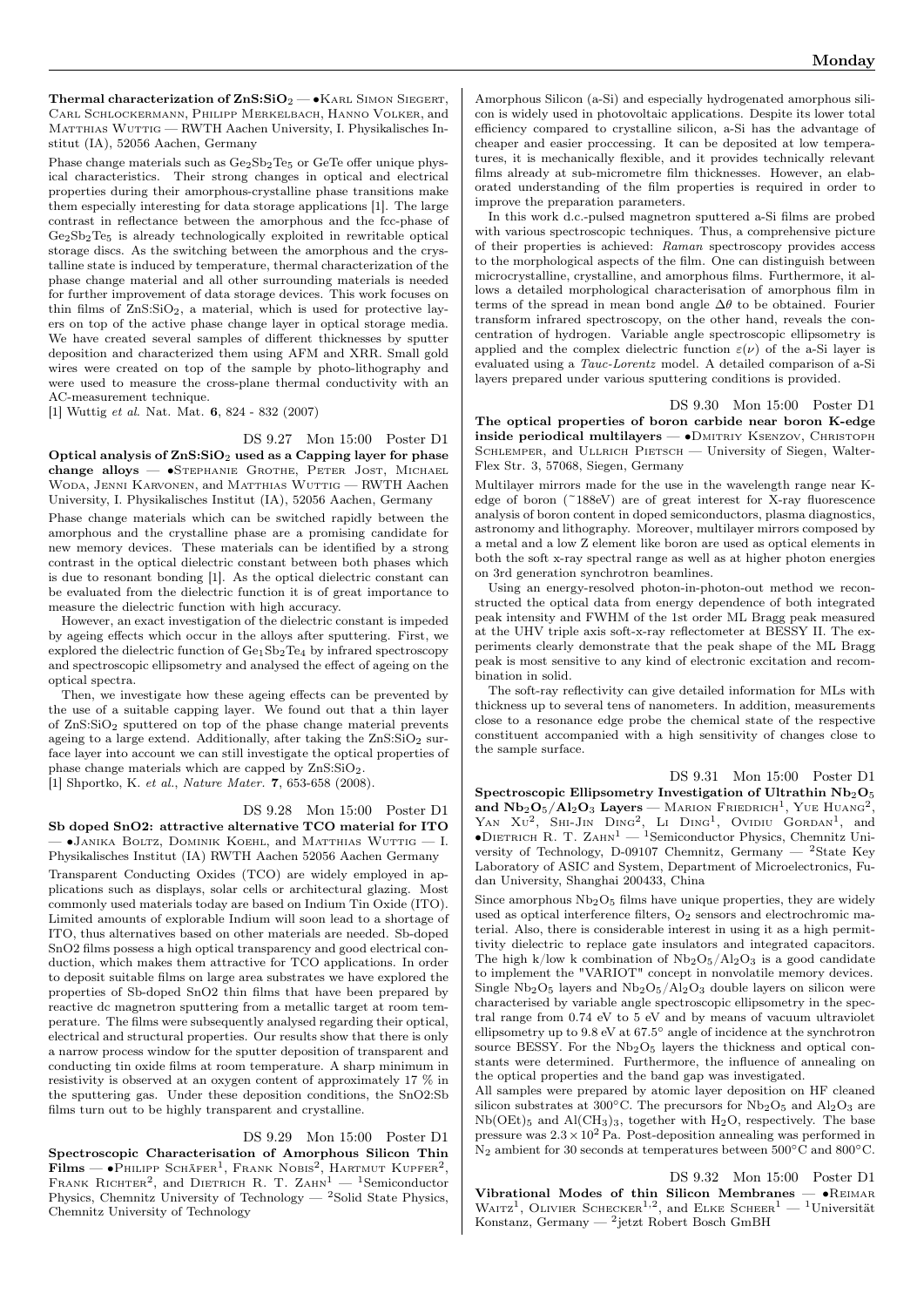Membranes with thicknesses of a few hundred nanometers and macroscopic lateral size are interesting systems to study the mechanical properties of solids on various length scales. In our experiment a piezo is used to couple in vibrations, which can be observed with a white light interferometer using stroboscopic light. This way we image transverse modes of frequencies up to 12 MHz. The influence of strain on the the dispersion relation is investigated by applying a pressure difference between both sides of the membrane.

#### DS 9.33 Mon 15:00 Poster D1

Preparation and investigation of epitaxial grown CaRuO<sub>3</sub>  $/$  SrTiO<sub>3</sub> $/$  CaRuO<sub>3</sub> - structures — •Janine Fischer, Veit Große, Andreas Siebert, Frank Schmidl, and Paul Sei-DEL — Friedrich-Schiller-Universität, Institut für Festkörperphysik, Helmholtzweg 5, 07743 Jena

We deposited layer systems of  $CaRuO<sub>3</sub>$  /  $SrTiO<sub>3</sub>$  /  $CaRuO<sub>3</sub>$  on  $LaAlO<sub>3</sub>$  using PLD by variation of the SrTiO<sub>3</sub> film thickness. The prepared layer systems were characterised via X-rays and AFM. We prepared capacitor structures from these systems after optimisation of the preparation parameters - e.g. substrate temperature, laser energy and oxygen pressure. The temperature dependence of the conductivity and the dielectric properties of the  $SrTiO<sub>3</sub>$  layers from these structures were investigated. In addition we present first measurements.

DS 9.34 Mon 15:00 Poster D1 Properties of YSZ thin films prepared by RF sputter deposition using a ceramic target —  $\bullet$ BENJAMIN PACHNER<sup>1</sup>, ANGElika Polity<sup>1</sup>, Sven Ole Steinmüller<sup>2</sup>, and Jürgen Janek<sup>2</sup> — <sup>1</sup>I. Physikalisches Institut, Justus-Liebig-Universität Giessen, Heinrich-Buff-Ring 16, 35392 Giessen, Germany — <sup>2</sup>Physikalisch-Chemisches Institut, Justus-Liebig-Universität Giessen, Heinrich-Buff-Ring 58, 35392 Giessen, Germany

Yttria-stabilized zirconia (YSZ) as an oxygen ion conductor is widely used in technical applications like solid oxide fuel cells for example. The question of film stability and structure is important for increasing the efficiency of these films. In this work YSZ thin films have been prepared by radio frequency (RF) sputter deposition on float glass substrates using a ceramic YSZ target doped with 9.5 mol% yttria and argon as sputtering gas. Several process parameters such as substrate temperature, RF power level, process gas flow rate and the amount of additional oxygen as reactive gas have been varied. The influence of these variations on the structure of the YSZ thin films has been investigated using (among others) scanning electron microscopy (SEM), X-ray diffraction, and optical absorption spectroscopy.

### DS 9.35 Mon 15:00 Poster D1

Characterization of magnetron sputtered doped amorphous Silicon films — •Frank Nobis, Philipp Schäfer, Hartmut Kupfer, Frank Richter, and Dietrich R. T. Zahn — Institute of Physics, Chemnitz Univ. of Technol., 09107 Chemnitz, Germany

Thin film techniques provide excellent capabilities to develop low cost solar cell technologies using amorphous silicon (a-Si). From many research groups a substitutional doping of a-Si films was demonstrated. In contrast to the doping of mono-/polycrystalline Si the doping efficiency is very low, i.e. only a few percent of the chemically incorporated dopants are electrically active. Therefore, an improved doping efficiency is one of the main goals of current investigations.

We have used pulsed d.c. magnetron sputtering to deposit phosphorus- and boron-doped amorphous silicon films. Heavily doped monocrystalline Si targets  $(n^+, p^+)$  were sputtered using Ar and Ar/H process gas. The electrical properties and the chemical composition of the films have been characterized by four point probe measurements and secondary ion mass spectrometry (SIMS), respectively. The Raman spectroscopy yielded information about the film structure. The hydrogen incorporation into the Si films was determined by Fouriertransform infrared spectroscopy (FTIR). The film properties will be discussed with respect to the dopant incorporation and to the deposition process parameters.

DS 9.36 Mon 15:00 Poster D1 Mechanical and tribological properties of thin sputtered a-C and CNx layers on polymer substrates  $-$  •ZDENEK STRYHAL<sup>1</sup>, ARNDT SCHUMANN<sup>2</sup>, HARTMUT KUPFER<sup>1</sup>, FRANK RICHTER<sup>1</sup>, and JENS SUMPF<sup>2</sup> — <sup>1</sup>Chemnitz University of Technology, Faculty of Natural Sciences, Reichenhainer Straße 70, D-09126 Chemnitz, Germany — <sup>2</sup>Chemnitz University of Technology, Faculty of Mechanical Engineering, Reichenhainer Str. 70, D-09107 Chemnitz, Germany

Amorphous carbon layers in many forms have been studied for decades and were already used in many industrial applications. These carbon layers are often used due to their good protecting, low friction and low wear properties. PACVD techniques based on discharge in hydrocarbons or hydrogen/hydrocarbon mixture is mostly used and studied. We have studied amorphous carbon and nitrogen doped carbon layers prepared by pulsed DC magnetron sputtering of graphite in argon and argon/nitrogen gas mixture. These layers were deposited on various polymer substrates that are in use in industrial transport systems. Properties like intrinsic stress, adhesion, wear resistance, friction coefficient and surface topography have been investigated. Friction and wear tests were made at conditions similar to those we expect in real transport systems. The aim of the work is to reduce energy consumption by reducing friction losses and by extending durability of coated polymer parts.

DS 9.37 Mon 15:00 Poster D1

Growth and characterization of a copper/cobalt heterostructure on  $Cu(100)$  —  $\bullet$ Philipp Kloth, Martin Wenderoth, Henning Prüser, and Rainer G. Ulbrich — IV. Physikalisches Institut, Georg-August Universität Göttingen

The copper/cobalt/copper heterostructure is a long known system for the research on quantum well oscillations in thin films [1, 2]. Preparing this system one has to find a trade-off between flat interfaces and intermixing of Co and Cu. We performed a detailed structure analysis for every step of the growth sequence. In the need of sufficient flat interfaces and surfaces one must conduct additional annealing steps after each deposition process. To avoid intermixing the evaporation is done at 80 Kelvin. Low energy electron diffraction (LEED) experiments show an epitaxial deposition. In order to find the appropriate annealing temperature we analyze the surface with auger electron spectroscopy (AES) so that intermixing can be neglected. Scanning tunneling microscopy analysis indicates a successful preparation process: we observe large flat areas. But in comparison to our AES setup (SPECS ErLeed) high resolution STM topographies show that cobalt tends to intermix with the copper film even for rather low heating temperatures. This work is supported by the SFB 602 TP A3.

[1] J. E. Ortega et al., Phys. Rev. Lett. 69, 844 (1992)

[2] T. Uchihashi, Phys. Rev. B 78, 033402 (2008)

DS 9.38 Mon 15:00 Poster D1 Deposition of multi-structural biocompatible thin films with an antimicrobial effect by pulsed magnetron sputtering — ∙Vitezslav Stranak1,<sup>2</sup> , Marion Quaas<sup>1</sup> , Martin Cada<sup>2</sup> , Zdenek HUBICKA<sup>2</sup>, CARMEN ZIETZ<sup>3</sup>, KATHLEEN ARNDT<sup>4</sup>, RAINER BADER<sup>3</sup>, ANDRE PODBIELSKI<sup>4</sup>, and RAINER HIPPLER<sup>1</sup> — <sup>1</sup>University of Greifswald, Institute of Physics, Felix-Hausdorff-Str. 6, 17489 Greifswald, Germany  $^{2}$ Academy of Sciences of the Czech Rep., Institute of Physics, Na Slovance 2, 18221 Praha 8, Czech Republic — <sup>3</sup>University of Rostock, Department of Orthopaedics, Doberaner Str. 142, 18057 Rostock, Germany  $-$  <sup>4</sup>University of Rostock, Dept. of Med. Microbiol., Vir. and Hyg., Schillingallee 70, 18057 Rostock, Germany

The aim of our work is to produce materials and surfaces for medical devices such as endoprosthetic implants, which combine good cellular adhesion of osteoblasts at the surface with distinguished antimicrobial effects. Our actual approach is to insert Cu as a metal with known antimicrobial properties into the surface of titanium substrates. Crystallographic phases of deposited thin films are investigated by grazing incidence x-ray diffractometry (XRD) and chemical composition is estimated by x-ray photoelectron spectroscopy (XPS). Plasma properties are characterized by time-resolved Langmuir probe measurement, ion particle flux and total energy flux measurements. The combination of these diagnostic methods enables an extensive characterization of the films and also agents responsible for formation of thin films. The work is supplemented by measurements of copper release and antimicrobial effects to give a survey of bio-properties of the thin films.

## DS 9.39 Mon 15:00 Poster D1

Structural and electrical properties of sol-gel derived Ge nanocrystals in thin SiO2 layers — •SEBASTIAN KNEBEL, AGATHI Kyriaikidou, Hartmut Bracht, Harald Rösner, and Gerhard WILDE — Institut für Materialphysik, WWU Münster, Wilhelm-Klemm-Str. 10, 48149-Münster, Germany

A sol-gel based method for the synthesis of germanium nanocrystals (Ge-nc) in thin amorphous silicon dioxide (SiO2) films on silicon is presented. The synthesis process consists of a wet chemical coating step of Si substrate wafers and annealing steps under both oxidizing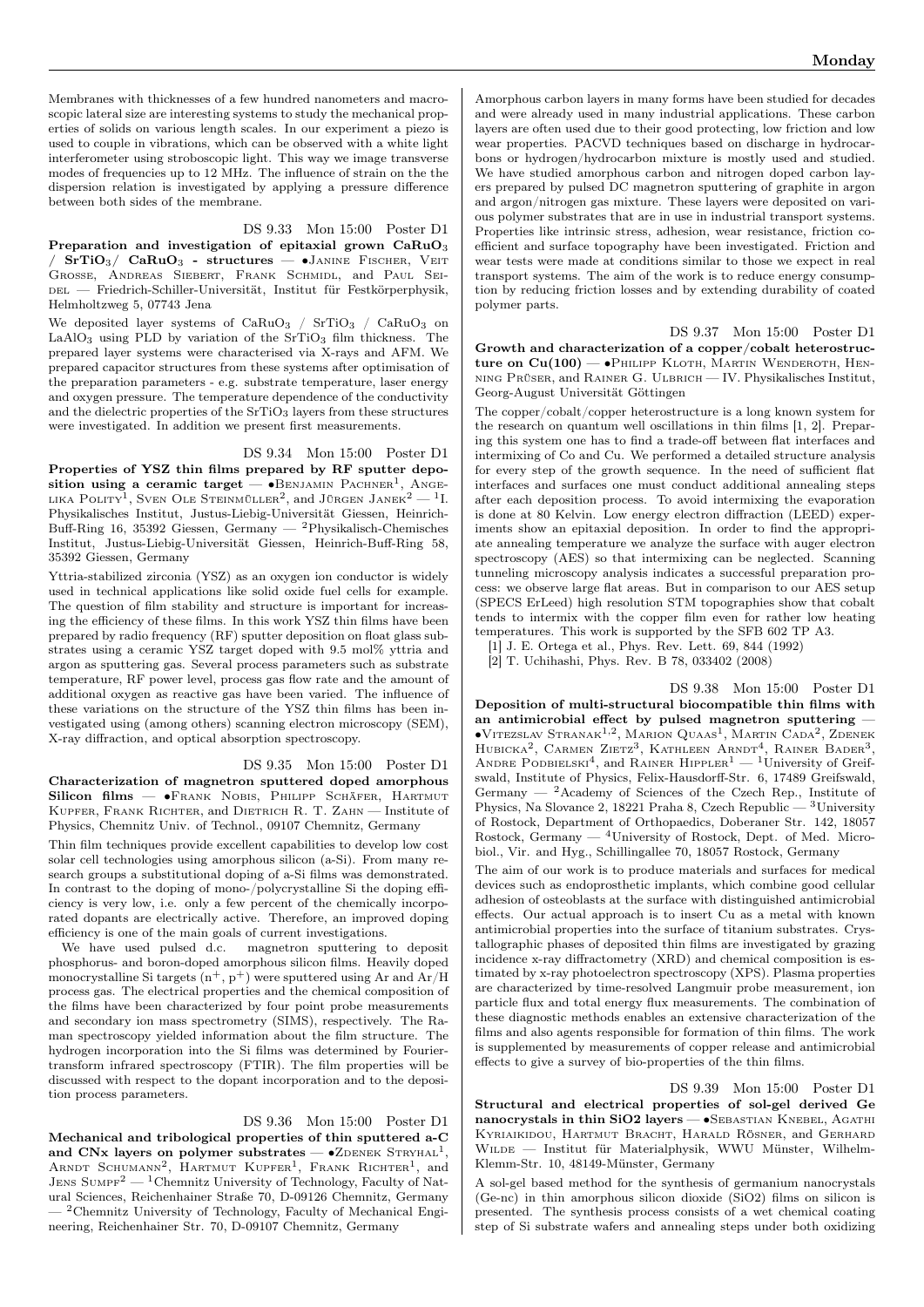and reducing atmosphere. Size, structure and local distribution of the Ge-nc were studied by means of conventional and high-resolution transmission electron microscopy (HRTEM).

The structural properties are dependent on the thickness of the thin film as well as on the temperatures and times used in the annealing steps. Analysis of the thin glass films with energy dispersive x-ray spectroscopy (EDX) shows that Ge migrates to both the Si substrate and the free SiO2 surface. Capacitance-voltage (CV) measurements reveal a hysteresis indicating a trapping of charges in the glass layer.

### DS 9.40 Mon 15:00 Poster D1

Focusing Neutron Beams to Sub-Millimeter Size — ∙roxana valicu and peter böni — Physik-Department E21, Technische Universität München, D-85747 Garching, Germany

Focusing neutron guides are a well-established means to significantly increase the neutron flux for the investigation of small samples or samples subject to extreme conditions such as pressure or high magnetic fields. Parabolic and elliptic guides can focus the beam in a single point beyond the guide exit with well defined beam characteristics and a gain in intensity of over 30 compared to a non-focused beam. Focusing guides find applications in elastic and inelastic neutron scattering as well as in neutron imaging to increase the spatial resolution and for magnification. The aim of the Monte Carlo simulations using McStas was to produce focal spots with a diameter of the order of 0.1 mm using supermirrors with large angles of reflection. We will discuss the results of our simulations, i.e. the gains obtained, their variation with wavelength as well as the evolution of the beam size.

DS 9.41 Mon 15:00 Poster D1

Synthesis and characterization of ion-conducting lithium phosphorus oxynitride thin Films — • ERIC HOFMANN, THOMAS Leichtweiss, Angelika Polity, and Bruno K. Meyer — Justus-Liebig- Universitaet Giessen, I. Physikalisches Institut, Heinrich-Buff-Ring 16, 35392 Giessen, Germany

Transparent amorphous lithium phosphorus oxynitride (LiPON) thin films can be used in smart windows as solid Li+-ion-conductors. Our films were deposited by RF-sputtering from a ceramic Li3PO4 target in pure N2-atmosphere on glass substrates, the film thickness is typically 100 nm. Our aim is to optimize the deposition parameters in view of the ion-conductivity.

The deposition parameters such as the deposition rates, the film stoichiometry and the morphology were studied by X-ray reflection, photo electron spectroscopy and AFM-microscopy. The dependence of the ion-conductivity on the deposition parameters was measured by impedance spectroscopy using InCu|LiPON|InCu sandwich structures.

#### DS 9.42 Mon 15:00 Poster D1

Characterization of Ion- bombardment induced modifications of periodic La/B4C-multilayer-mirrors for the reflection of soft X-ray radiation — • FABIAN MERSCHJOHANN<sup>1</sup>, MAIKE LASS<sup>1</sup>, LENNART GORHOLT<sup>1</sup>, MARC D. SACHER<sup>1</sup>, FRANZ SCHÄFERS<sup>2</sup> und ULRICH HEINZMANN<sup>1</sup> — <sup>1</sup>Molecular and Surface Physics, Bielefeld University, D-33615 Bielefeld — <sup>2</sup>Helmholtz-Zentrum Berlin für Materialien und Energie, Elektronenspeicherring BESSY II

The applicability of reflective optical components for the soft X-Ray region depends on the existence of multilayer-optics. Therefore stacks of alternating layers of two materials with different refractive index are applied. For the photon energy range of 100 - 190 eV Lanthanum (La) is favoured as the absorber material and Boroncarbide  $(B_4C)$  as the spacer material. Thin periodic layer systems of those materials with double layer periods of 5.6 nm have been produced by UHV Electron Beam Evaporation. The layer thickness is controlled by in-situ X-Ray Reflectometry. The purity and the stoichiometry of the layers has been analyzed by electron beam induced in-situ Auger Spectroscopy. Ion Polishing of each interface should diminish the interface roughness and thus enhance the reflectivity. The modification of the La- and  $B_4C$ layers due to ion bombardment has been investigated by the in-situ Auger Spectroscopy, ex-situ X-Ray Diffraction and at-wavelength reflectivity measurements by use of Synchrotron radiation at the BESSY II facility. Effects of compaction, mixing, sputter-etching and smoothing have been found. The modifications can be influenced by varying the kinetic energy of the ions and/or the duration of the treatment.

# DS 9.43 Mon 15:00 Poster D1

X-ray waveguides fabricated by thin film techniques —  $\bullet$ SVEN PHILIP KRÜGER, GIEWEKEMEYER KLAUS, KALBFLEISCH SEBASTIAN, HENRIKE NEUBAUER, and TIM SALDITT - Georg-August Universität, Institut für Röntgenphysik, 37075 Göttingen, Deutschland

Waveguides can be used for spatial and coherent filtering of x-rays. We present a two-component waveguide design [1] of enhanced transmission efficiency at carbon guiding layer cross-sections up to sub-10 nm fabricated by magnetron sputtering. The transmission is enhanced by choosing an appropriate molybdenum interlayer. At the same time a strongly absorbing germanium cladding allows for short waveguide lengths which lead to an enhanced efficiency of the waveguide. We used an arrangement of two short waveguide slices to obtain an twodimensionally confining waveguide with an effective source size of sub-15 nm<sup>2</sup> . A first imaging experiment of a test pattern is presented and the images are reconstructed by holographic and iterative phase retrieval algorithms.

[1] T. Salditt et al, Phys. Rev. Lett. 100, 184801, (2008).

|  | $DS 9.44$ Mon $15:00$ Poster D1 |  |
|--|---------------------------------|--|
|  |                                 |  |

Multilayer Bragg Fresnel Zone Plate for coherent HHG ra $diation$  –  $\bullet$ Christian Späth<sup>1</sup>, Michael Hofstetter<sup>2</sup>, Jürgen SCHMIDT<sup>1</sup>, FERENC KRAUSZ<sup>1,2</sup>, and ULF KLEINEBERG<sup>1,2</sup> - <sup>1</sup>Fakultät für Physik, Ludwig Maximilians Universität München, Garching, Germany — <sup>2</sup>Max Planck Institut für Quantenoptik, Garching, Germany Coherent Diffractive Imaging in the (soft) X-ray regime is an emerging new lens-less X-ray microscopy technique with the future potential of molecular or even atomic resolution, because it is ultimately limited by the wavelength of the illuminating radiation and not by the imaging quality of the x-ray lens. However, this technique depends on the availability of coherent x-ray sources as well as optics for spectral filtering and focusing. We describe the development fabrication and testing of a reflective multilayer Bragg Fresnel phase zone plate for focusing coherent XUV radiation at 13 nm wavelength from a High Harmonic Generation source. This x-ray optical device serves for spectral filtering as well as sub-micron focusing of the HH spectrum in a single element for largely reduced losses. Large zone plate structures (conventional, spiral) matching the HH beam size are recorded by ebeam lithography in ultrathin HSQ e-beam resist and over-coated with a reflective Mo/Si multilayer by Ion Beam Deposition. By accurately matching the groove depth of the diffractive structure to odd multiples of the quarter Bragg wavelength, the total diffraction efficiency can be improved by a factor of 4 theoretically compared to amplitude structures.

DS 9.45 Mon 15:00 Poster D1 Preparation of a heater and sensor arrangement on  $Si<sub>3</sub>N<sub>4</sub>$  thin membranes for in-plane thermal conductivity measurements — ∙David Hartung, Torsten Henning, and Peter J. Klar — I. Physikalisches Institut, Justus-Liebig-Universität Gießen, Germany

The aim of this work is to characterize the lateral heat flow in a thin material layer on a  $Si<sub>3</sub>N<sub>4</sub>$  membrane. Thin  $Si<sub>3</sub>N<sub>4</sub>$  membranes (200 nm thickness, 500  $\mu$ m × 500  $\mu$ m) on Si-substrates (200  $\mu$ m thickness,  $2.5$  mm  $\times$  2.5 mm) fabricated by Plano GmbH are used as substrates for the heater and sensor arrangement. A meandering Ag wire along the middle axis of the membrane serves as an electric heater, three Ag-wires of 5  $\mu$ m thickness at different distances from, but parallel to the heater wire, serve as temperature sensors. The arrangement was defined by electron-beam-lithography on to the membrane. After a development step thin layers of chrome, working as a primer and then silver as the actual wire material were evaporated on to the structured PMMA. A following lift off step completes the nanofabrication of the wire arrangement on the membrane. (spp 1386)

DS 9.46 Mon 15:00 Poster D1  $3\omega$  measurements of thermal conductivity in oxide thin films — •STEFANIE WIEDIGEN<sup>1</sup>, MANUEL FEUCHTER<sup>2</sup>, CHRISTIAN JOOSS<sup>1</sup>, and MARC KAMLAH<sup>2</sup> — <sup>1</sup>Institute for Materials Physics, University of Göttingen — <sup>2</sup> Institute for Materials Research II, KIT

Several novel approaches for high- efficiency thermoelectric devices are based on thin film geometries like multilayer structures or nanosized devices. Thereby, the  $3\omega$  method is one of a few measurement techniques which allows a reliable determination of thin film thermal conductivity. However, the application of the  $3\omega$  method on complex geometries and material combinations needs an extension of the standard evaluation techniques. In this contribution, we analyze the conditions for high precision measurements based on the  $3\omega$  method in experiment and numerical simulations. For the thin film configurations investigated here, the heat conduction problem is solved by the numerical finite element method. Techniques for modeling the problem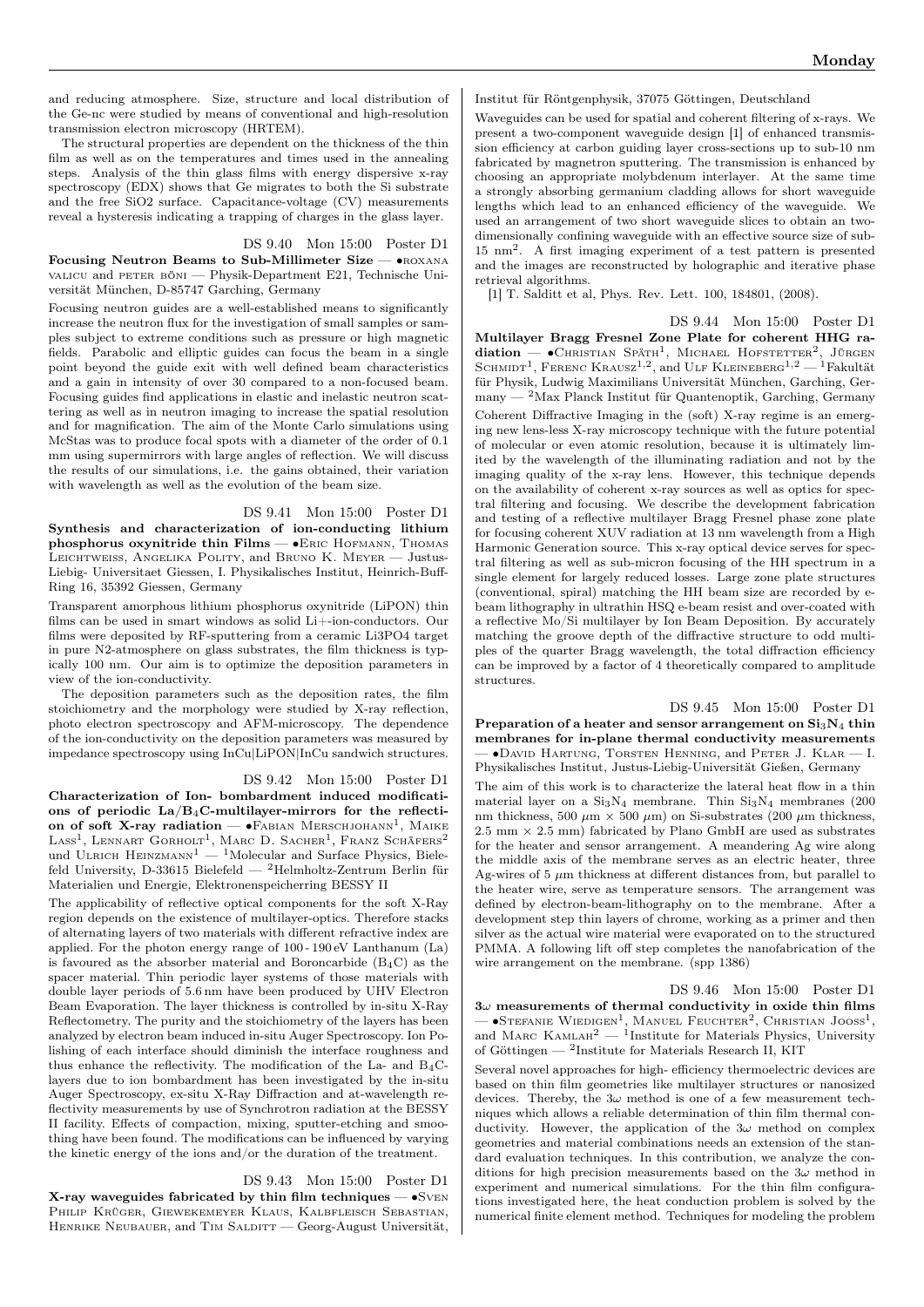and evaluating the results are under development to study the impact of parameters as heater geometry, film thickness and frequency on the voltage signal. The simulation results are compared with the measured frequency spectrum of the ac voltage determined by a 4 terminal geometry. The measurements are performed for Manganite and Cobaltate thin films as promising new thermoelectric materials on  $SrTiO<sub>3</sub>$  and MgO substrates with different bulk thermal conductivity. Our results are the first steps for an optimization of the measurement configurations and the evaluation of the applicability of common analytical solutions.

# DS 9.47 Mon 15:00 Poster D1

Modelling thermoelectric properties of ZnO/ZnS multilayer systems with a network model  $-$  •FLORIAN GATHER, GERT Homm, Markus Piechotka, Christian Heiliger, Peter J. Klar, and Bruno K. Meyer — I. Physikalisches Institut, Justus-Liebig-University, Heinrich-Buff-Ring 16, 35392 Giessen

Two different types of ZnO/ZnS multilayer systems are investigated. The first is a multilayer system with alternating layers of ZnO and ZnS. The second one consists of a chequer-board pattern of the two materials. For the modeling of the electric and thermal properties of both systems a two-dimensional network model was used. The spatial properties such as layer thicknesses and interface roughness are translated into a pixel grid. In order to calculate the thermal or electric resistance, each pixel cell consists of a node with a local resistance connected to the four nearest-neighbour pixel cells. The calculated total resistance of the network is then converted into an either electric or thermal conductance of the multilayer structure. To calculate the effective Seebeck-coefficient of the system a temperature difference between the contacts is applied. Then the individual temperature differences between the nodes are determined and used to calculate the local Seebeck-voltages. These are now implemented into the electric resistance network via voltage sources. To determine the effective Seebeckcoefficient of the multilayer structure the voltage between the contacts of the multilayer structure is calculated and divided by the applied temperature difference. The influence of the spatial parameters on the thermoelectric properties is studied. (SPP 1386)

# DS 9.48 Mon 15:00 Poster D1

Ab initio investigations of  $ZnO/ZnS$  interfaces — •MICHAEL BACHMANN, ROBERT HENRICH, and CHRISTIAN HEILIGER - I. Physikalisches Institut, Justus Liebig University Giessen, D-35392, Germany

ZnO/ZnS nanostructures are a promising material for thermoelectric applications due to the expectation of a strong phonon scattering at the interface but a high transmission of electrons through the interface. Therefore, the atomic positions, the coupling of the atoms, and the electronic states at the interface are of special interest. We present ab initio calculations of ZnO/ZnS interfaces in wurzite structure for different boundary conditions based on a pseudopotential method. We calculate the equilibrium positions of the atoms at the interface and the coupling between them.(SPP 1386)

#### DS 9.49 Mon 15:00 Poster D1

Thermoelectric properties of silicon nano pillars —  $\bullet$ ANDREJ STRANZ, ÜNSAL SÖKMEN, ANDREAS WAAG, and ERWIN PEINER -Institute of Semiconductor Technology, Braunschweig, Germany

In order to establish silicon as a efficient thermoelectric material, its high thermal conductivity has to be reduced which is feasible, e.g., by nano structuring. Therefore, in this study Si-based sub-micron pillars of various dimensions were investigated. Using anisotropic etching followed by thermal oxidation we could fabricate pillars of diameters  $<$  500 nm, about 25  $*$ m in height with aspect ratios of more than 50. The distance between the pillars was varied from 500 nm to 10 micron. Besides the fabrication and structural characterization of sub-micron silicon pillars, and adequate metrology for measuring their thermoelectric properties was implemented. Commercial tungsten probes and self-made gold probes, as well as Wollaston wire probes were used for electrical and thermal conductivity, as well as Seebeck voltage measurements on single pillars in a scanning electron microscope equipped with nano manipulators.

# DS 9.50 Mon 15:00 Poster D1

Thermoelectric properties of hot wall deposited thin SnS  $\text{films} \longrightarrow \bullet$ Dzianis M. Unuchak<sup>1</sup>, Vasil A. Ivanov<sup>2</sup>, Valeriy<br>F. Gremenok<sup>2</sup>, and Klaus Bente<sup>1</sup> — <sup>1</sup>Institut für Mineralogie, Kristallographie und Materialwissenschaft, Universität Leipzig,

Scharnhorststr. 20, 04275 Leipzig, Germany — <sup>2</sup>State Scientific and Production Association "Scientific-Practical Materials Research Centre of the National Academy of Sciences of Belarus", P. Brovka str., 19, 220072 Minsk, Belarus

Polycrystalline ingots of SnS was directly synthesized from a stoichiometric mixture of 99.999 % purity Sn and S in a vacuum-sealed quartz ampoule. Thin SnS films were deposited by hot wall technique on glass and molybdenum substrates under an ambient pressure of  $5^*10^{\,-6}$ mbar. The elemental composition of the obtained films was determined to be stoichiometric (SEM-EDX). The crystal structure and crystalline phases of the samples were studied by X-ray diffraction (Siemens D-5000 diffractometer with  $CuK_{\alpha}$  radiation). The obtained films were polycrystalline, monophase in nature and had orthorhombic crystal structure. The films on glass were highly oriented along (001) plane whereas films on molybdenum showed SnS phase with different orientation. The as-prepared films show p-type electrical conductivity confirmed by the thermoelectric probe measurement. The value of Seebeck coefficient was about 1000 and 400  $\mu$ V/K for films on glass and Mo, respectively.

DS 9.51 Mon 15:00 Poster D1 Properties of thin films and bulk of  $Pb_{1-x}Sn_{1+x}X_2$  (X=S, Se) mixed crystals —  $\bullet$ VERA LAZENKA<sup>1</sup>, KLAUS BENTE<sup>1</sup>, and VALERY GREMENOK<sup>2</sup> — <sup>1</sup>Institut für Mineralogie, Kristallographie und Materialwissenschaft, Universität Leipzig, Scharnhorststr. 20, 04275 Leipzig, Germany — <sup>2</sup>State Scientific and Production Association "Scientific-Practical Materials Research Centre of the National Academy of Sciences of Belarus", P. Brovka str., 19, 220072 Minsk, Belarus

Mixed crystals of the galena-herzenbergite-system implying intermediate PbSnS<sup>2</sup> are perspective for thermoelectric, photovoltaic etc. materials. In addition to the Pb-Sn-substitution the replacement of S by Se and Te is studied, taking in account that thermoelectrical properties of e.g. PbX are improved by the substitution of S for Se and Te. The work aims to investigate the effect of anionic and metal atom substitutions in  $SnX - PbSnX_2$  on structure and optical and electrical properties. For target synthesis Sn, Pb, S and Se (99.998 %) were reacted in vacuumsealed quartz ampoules. Because of the thermoelectrical properties improvement caused by metal impurities in galena, also natural PbS is used. Thin films were prepared from powder material by hot wall evaporation method at  $7*10^{-6}$  mbar on glass substrates at 200-350 °C.  $Pb_{1-x}Sn_{1+x}X_2$  (X=S, Se) characterized by XRD and EPMA and effects of Pb-Sn and S-Se ratios on the thermopower are presented.

DS 9.52 Mon 15:00 Poster D1 Thermoelectric properties of ball-milled and subsequent short-term sintered  $In_xCo_4Sb_{12}$  skutterudites — •ANDREAS Sesselmann, Ralf Hassdorf, Lothar Böttcher, Christian STIEWE, ANDREAS SCHMITZ, and ECKARD MÜLLER - German Aerospace Center (DLR), Institute of Materials Research, 51170 Cologne, Germany

For more than a decade,  $CoSb<sub>3</sub>$  has been widely studied as a promising thermoelectric (TE) material at intermediate temperatures. High thermoelectric figure of merit (ZT) in this material system can be achieved by filling guest atoms known as rattlers. One of the best improvements in  $ZT$  is reported when In is used as a filler atom leading to a  $ZT<sub>max</sub>$  of about 1.2 at 575 K [1]. Another approach to lower the lattice thermal conductivity is by nano-structuring which leads to increased phonon scattering at the grain boundaries. The approach in this study is based on planetary ball milling, which allows for grain sizes on the nanometer scale and subsequent compaction by short-term sintering in favour of grain growth confinement. Phase homogeneity of the bulk material has been probed by XRD and EDX. TE properties (i.e. electrical conductivity, Seebeck coefficient, thermal conductivity) have been analyzed in the temperature range from 300 K to 700 K. The functional homogeneity of the samples was checked by Potential-Seebeck Microprobe (PSM). Based on these results, the combined effect of In filling and nano-structuring on the TE properties will be discussed.

[1] T. He et al., Chemistry of Materials, 2006, 18, 759-762

DS 9.53 Mon 15:00 Poster D1 Complex Chalcogenides for Thermoelectrics: Microstructural-Property Relationship — •SUSANNE PERLT and THOMAS HÖCHE — Leibniz Institute of Surface Modification, Permoserstrasse 15, D-04318 Leipzig, Germany

The quaternary compound  $AgPb_{18}SbTe_{20}$  (LAST) is a typical hightemperature thermoelectric material. The manufactoring process